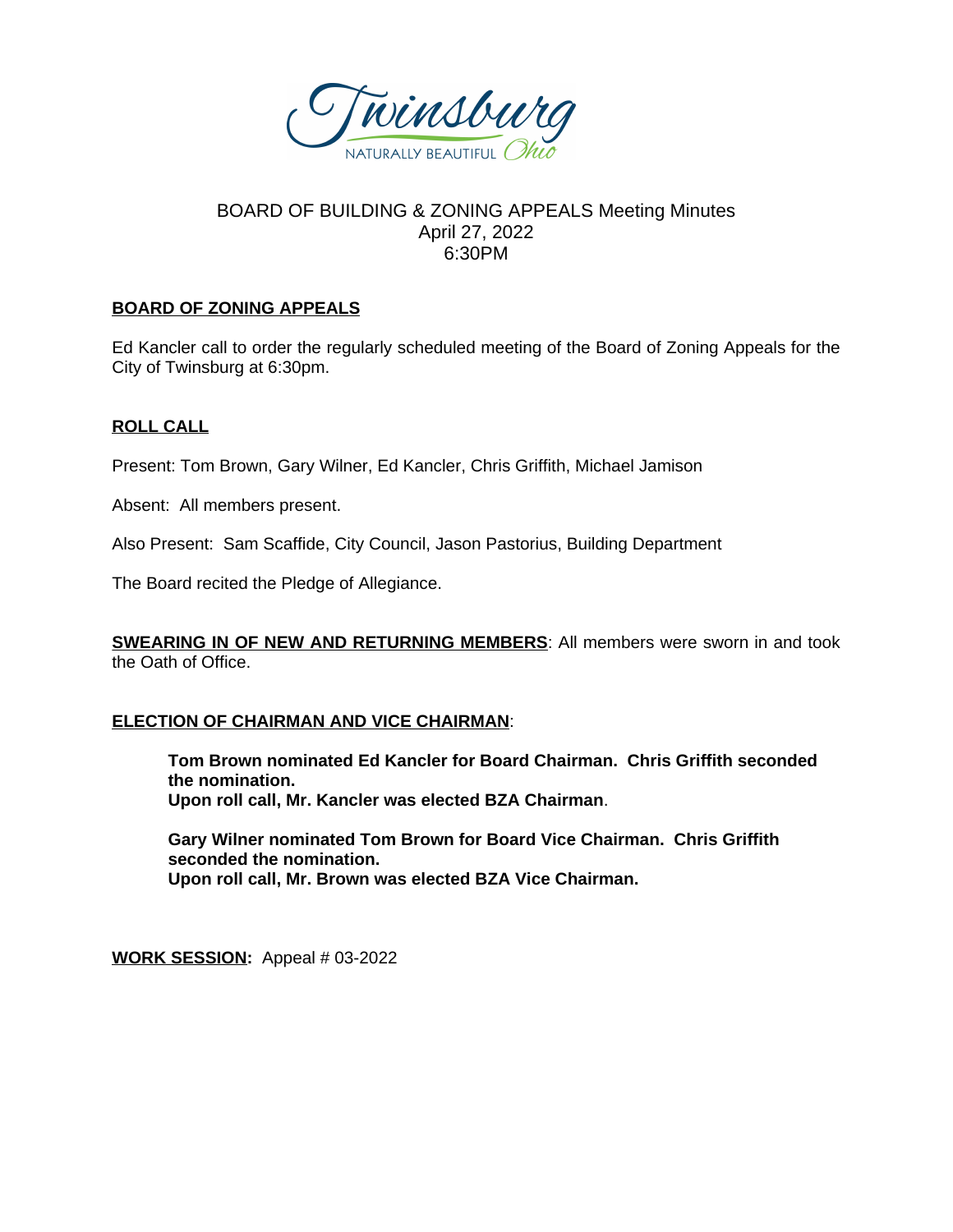## **PUBLIC PARTICIPATION:**

- Participant sworn in.
- Evan Contur, TLJ Companies representing Summit Sound stated they are seeking a variance to do an addition on the current building.
- The current building is over the setback by roughly 6' 6".
- They are continuing the current building at the rear or the back side of the building.
- They would like to match up to the current building, even though it is over the setback by 6'6".
- Mr. Kancler stated that even though it is over the setback, he would presume it had been granted a variance for the original construction.
- There is not record of that variance.
- Based on Mr. Kancler's logical assumption, because of the positioning of the existing building and it would be consistent with the new construction to follow the line of that building, nothing that this is non-residential zoning adjoining the property along this boundary line and the property to the rear of the building is likewise non-residential zoning.

## **MOTION: Gary Wilner motioned to approve Appeal #03-2022. Tom Brown seconded the Motion. Upon roll call, the Motion passed unanimously.**

#### **Discussion:**

- Mr. Scaffide will make a Motion at Council Meeting to waive the 30 day period.
- Mr. Kancler presented Exhibit A: The rendering of the entire property, so that will become an exhibit record here.

**APPROVAL OF MINUTES**: Meeting on March 23, 2022

**MOTION: Chris Griffith motioned to approve the meeting minutes for the March 23, 2022 BZA meeting. Tom Brown seconded the Motion. Upon roll call, the motion passed unanimously.**

# **COMMUNICATIONS:** None Presented

**MOTION: Tom Brown motioned that the Board of Building and Zoning Appeals adopt the notes as written and presented at the last BZA meeting. Chris Griffith seconded the Motion.** 

**Upon roll call, the Motion passed unanimously.**

**EXCUSE ABSENT MEMBERS**: All members present.